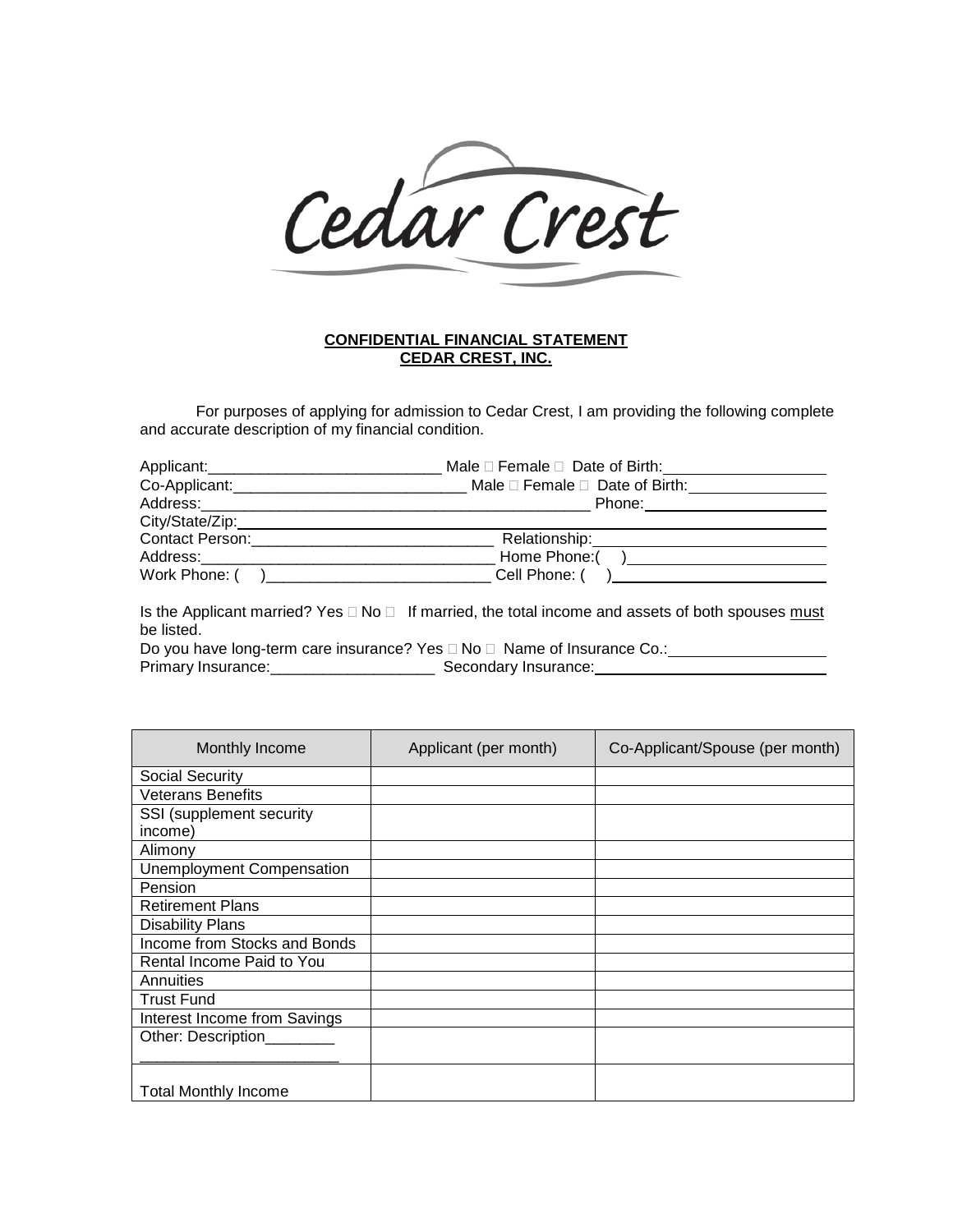| <b>Assets</b>                | Mark If<br>Applicable <sup>1</sup> | Who owns<br>(resident, community, spouse, joint).<br>If joint, identify co-owner. (Please use<br>additional pages as necessary.) | Amount |
|------------------------------|------------------------------------|----------------------------------------------------------------------------------------------------------------------------------|--------|
| Life Insurance               |                                    |                                                                                                                                  |        |
| Cash Value                   |                                    |                                                                                                                                  |        |
| Company Name ________        |                                    |                                                                                                                                  |        |
| Date Issued                  |                                    |                                                                                                                                  |        |
| Checking Account/Name of     |                                    |                                                                                                                                  |        |
| Bank _______________         |                                    |                                                                                                                                  |        |
| Interest Bearing Yes/No      |                                    |                                                                                                                                  |        |
|                              |                                    |                                                                                                                                  |        |
| Savings Account/Name of Bank |                                    |                                                                                                                                  |        |
|                              |                                    |                                                                                                                                  |        |
| Annuities                    |                                    |                                                                                                                                  |        |
|                              |                                    |                                                                                                                                  |        |
|                              |                                    |                                                                                                                                  |        |
| Cash on Hand                 |                                    |                                                                                                                                  |        |
| Stocks: Description________  |                                    |                                                                                                                                  |        |
|                              |                                    |                                                                                                                                  |        |
| Bonds: Description_________  |                                    |                                                                                                                                  |        |
|                              |                                    |                                                                                                                                  |        |
| Certificates of Deposit      |                                    |                                                                                                                                  |        |
| Money Owed to You            |                                    |                                                                                                                                  |        |
| Real Estate Owned:           |                                    |                                                                                                                                  |        |
| Description________________  |                                    |                                                                                                                                  |        |
| <b>Land Contract</b>         |                                    |                                                                                                                                  |        |
| Farm Equipment               |                                    |                                                                                                                                  |        |
| Livestock                    |                                    |                                                                                                                                  |        |
| Vehicles                     |                                    |                                                                                                                                  |        |
| Other: Description_________  |                                    |                                                                                                                                  |        |
|                              |                                    |                                                                                                                                  |        |

<span id="page-1-0"></span><sup>-</sup> $<sup>1</sup>$  All boxes should be completed. If a box is inapplicable, N/A should be inserted in the box.</sup>